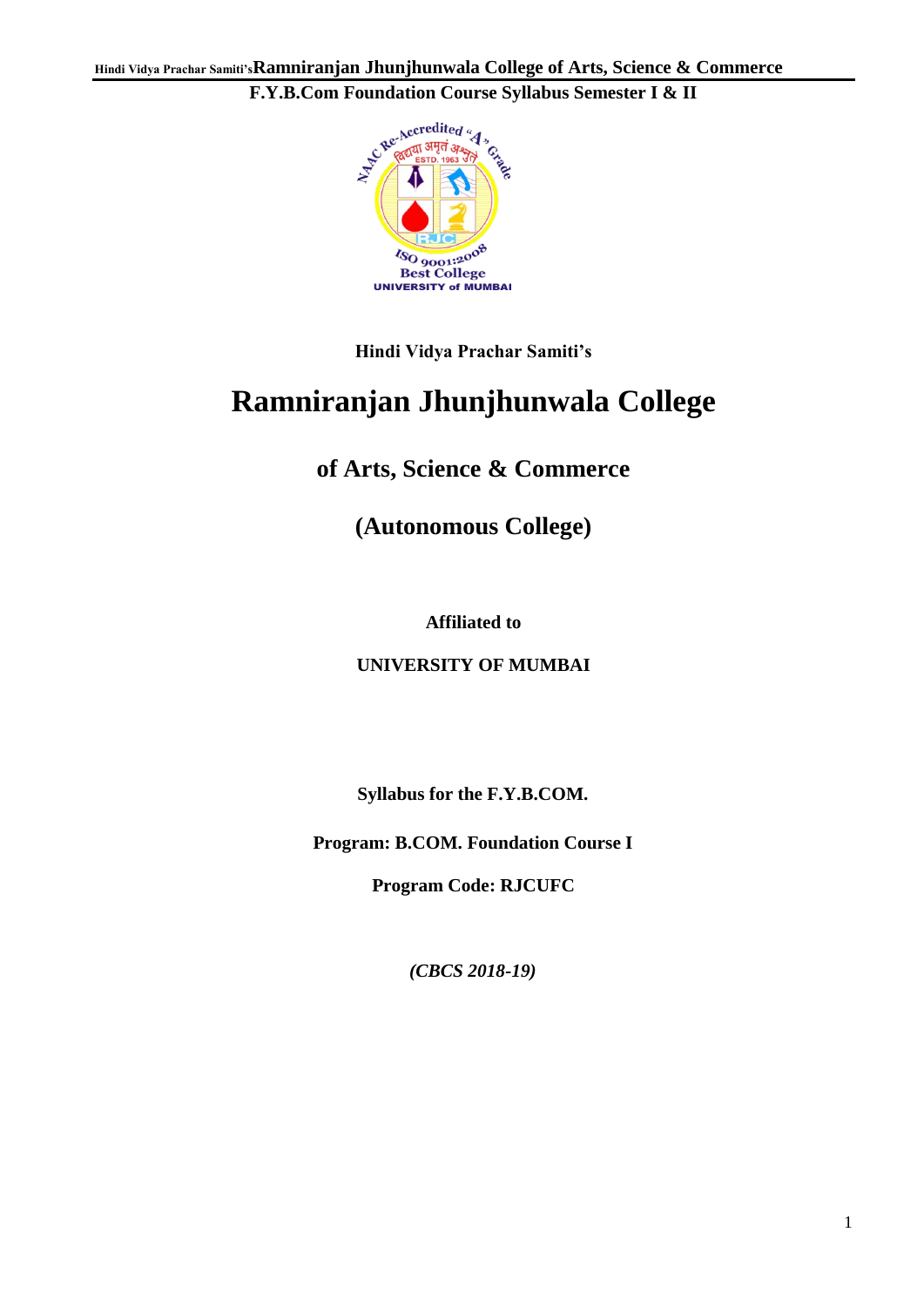#### **DISTRIBUTION OF TOPICS AND CREDITS**

| <b>Course</b> | <b>Nomenclature</b>        | <b>Credits</b> | <b>Topics</b>                                                                                                                                                                                 |
|---------------|----------------------------|----------------|-----------------------------------------------------------------------------------------------------------------------------------------------------------------------------------------------|
| RJCUFC107     | <b>Foundation Course I</b> | 02             | Unit I: Overview of<br><b>Indian Society:</b><br>Unit II: Concept of<br>Disparity<br>Unit III: The Indian<br>Constitution<br>Unit IV: Significant<br><b>Aspects of Political</b><br>Processes |

#### **F.Y.B.COM. FOUNDATION COURSE SEMESTER I**

#### **F.Y.B.COM. FOUNDATION COURSE SEMESTER II**

| <b>Course</b> | <b>Nomenclature</b>        | <b>Credits</b> | <b>Topics</b>                          |
|---------------|----------------------------|----------------|----------------------------------------|
| RJCUFC207     | <b>Foundation Course I</b> | 02             | Unit I: Globalization                  |
|               |                            |                | and Indian Society                     |
|               |                            |                | Unit II: Human Rights                  |
|               |                            |                | Unit III: Ecology                      |
|               |                            |                | Unit IV:<br>Understanding and          |
|               |                            |                | <b>Managing Stress</b><br>and Conflict |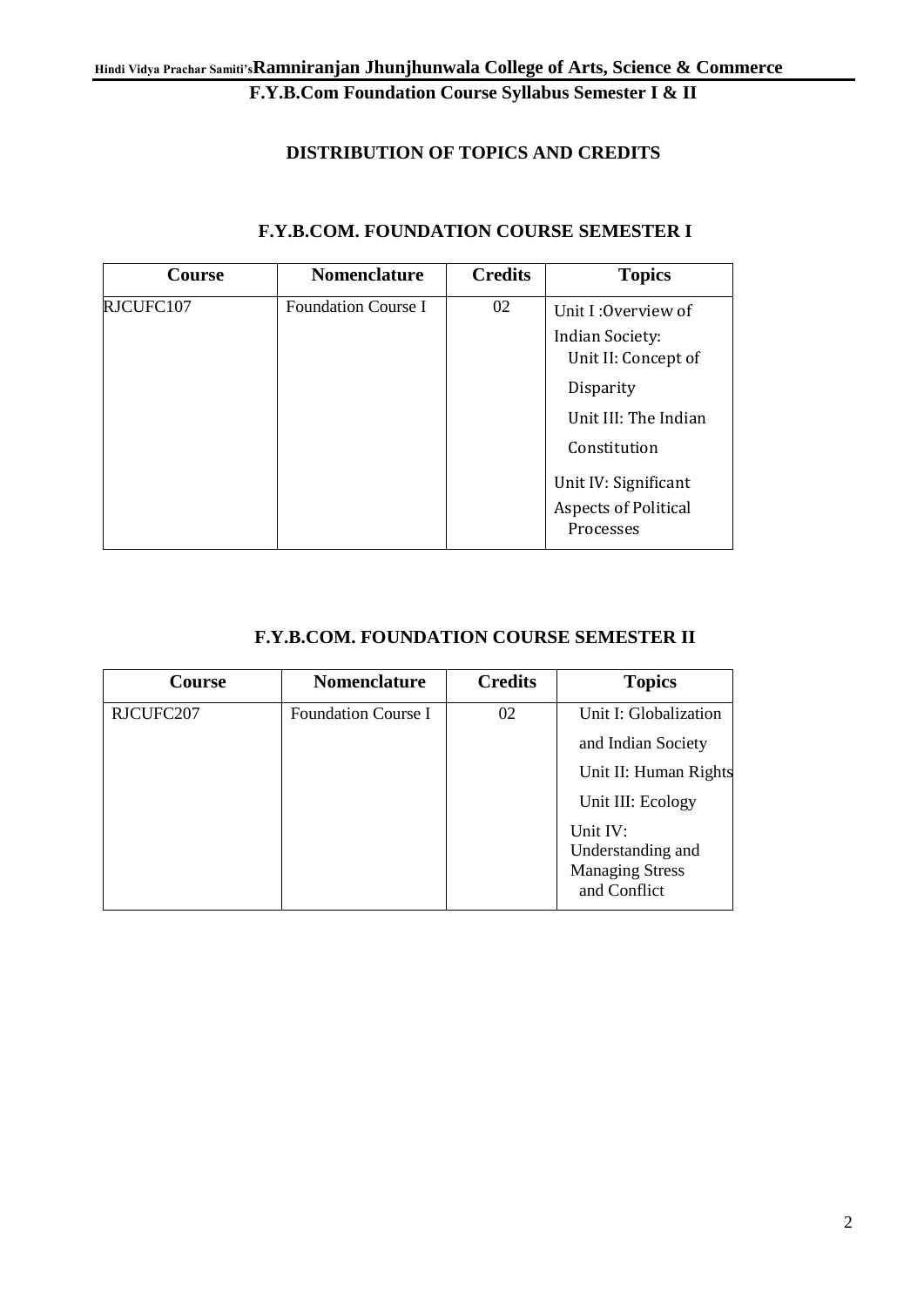## **RJ College of Arts, Science & Commerce**

### **(AUTONOMOUS) Foundation Course Proposed Syllabus For Choice Based Credit System FOUNDATION COURSE – I FYBCOM RJCUFC107**

### **To be implemented from the Academic year 2018-19**

#### **Objectives:**

- i. Develop a basic understanding about issues related to disparity in society and the various challenges that society faces.
- ii. Gain an overview of the Indian Constitution, Political Processes in India, and human rights.
- iii. Understand stress and conflict and know how to deal with them.

#### **Learning Outcomes:**

- i. Students will understand the Indian society and the disparity that prevails.
- ii. Students will be sensitized and have a basic understanding of issues on human rights, the constitution and political processes.
- iii. Students will be inculcated with knowledge about stress and conflict, and learn to deal with them.

| <b>Lectures: 45</b>   |            |                                                             | <b>Credits: 2</b> |
|-----------------------|------------|-------------------------------------------------------------|-------------------|
| <b>Course</b><br>Code | Unit       | <b>Topic</b><br>S                                           | L/Week            |
|                       | I          | <b>Overview of Indian Society</b>                           |                   |
| F.C                   | <b>IIA</b> | <b>Concept of Disparity</b>                                 | 3                 |
|                       | II B       | <b>Concept of Disparity</b>                                 |                   |
|                       | III        | <b>The Indian Constitution:</b>                             |                   |
|                       | IV         | <b>Significant Aspects of Political</b><br><b>Processes</b> |                   |

## **PAPER CODE: RJCUFC107 SEMESTER I- 60 Marks + 40 Marks**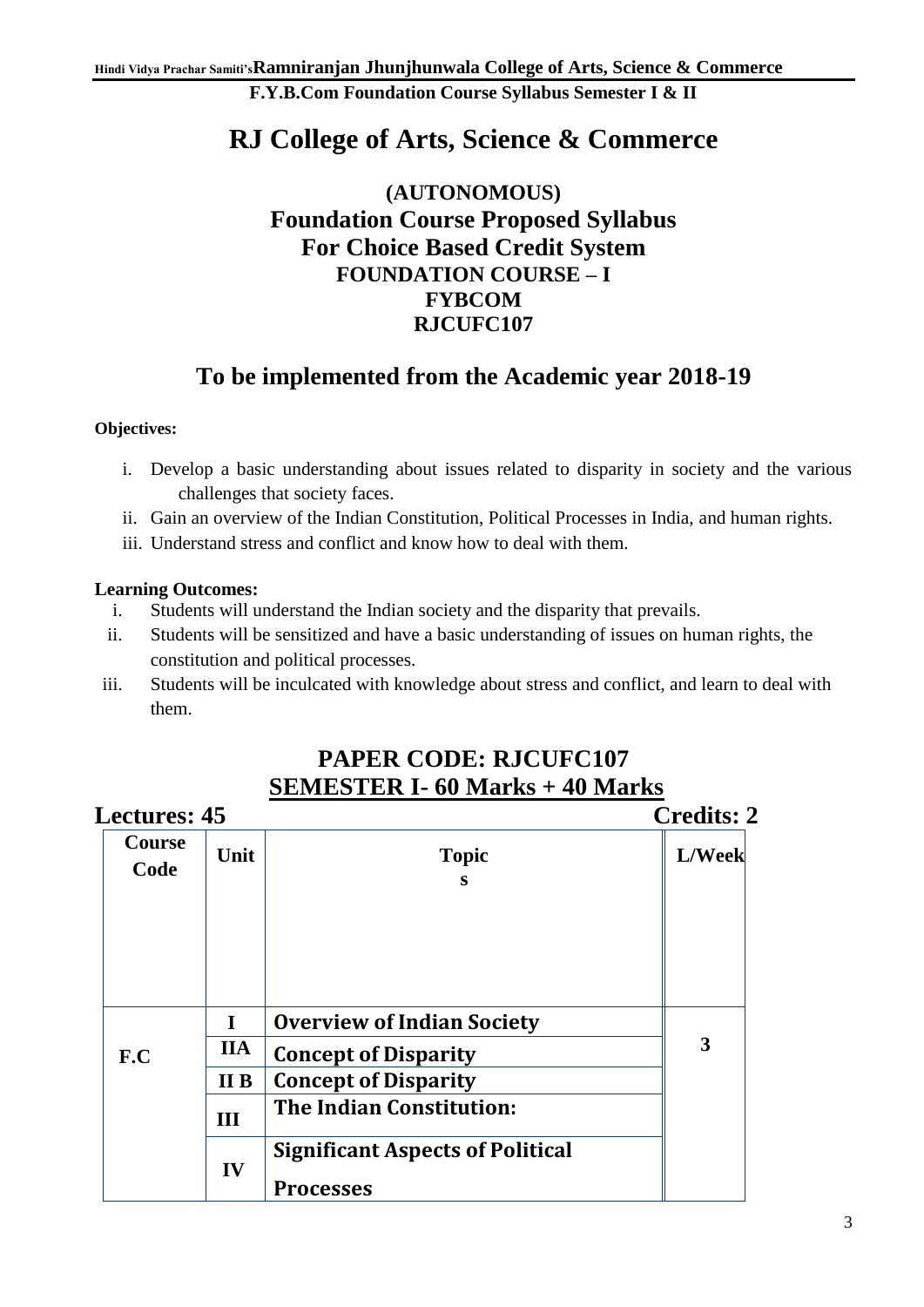## **PAPER CODE: RJCUFC207**

## **SEMESTER II- 60 Marks+ 40 Marks**

| <b>Lectures: 45</b>   |              |                                                          | <b>Credits: 2</b> |
|-----------------------|--------------|----------------------------------------------------------|-------------------|
| <b>Course</b><br>Code | Unit         | <b>Topics</b>                                            | L/Week            |
|                       | $\mathbf I$  | <b>Globalization and Indian Society</b>                  |                   |
| F.C                   | $\mathbf{I}$ | <b>Human Rights</b>                                      | 3                 |
|                       | III          | <b>Ecology</b>                                           |                   |
|                       | IV           | <b>Understanding and Managing Stress</b><br>and Conflict |                   |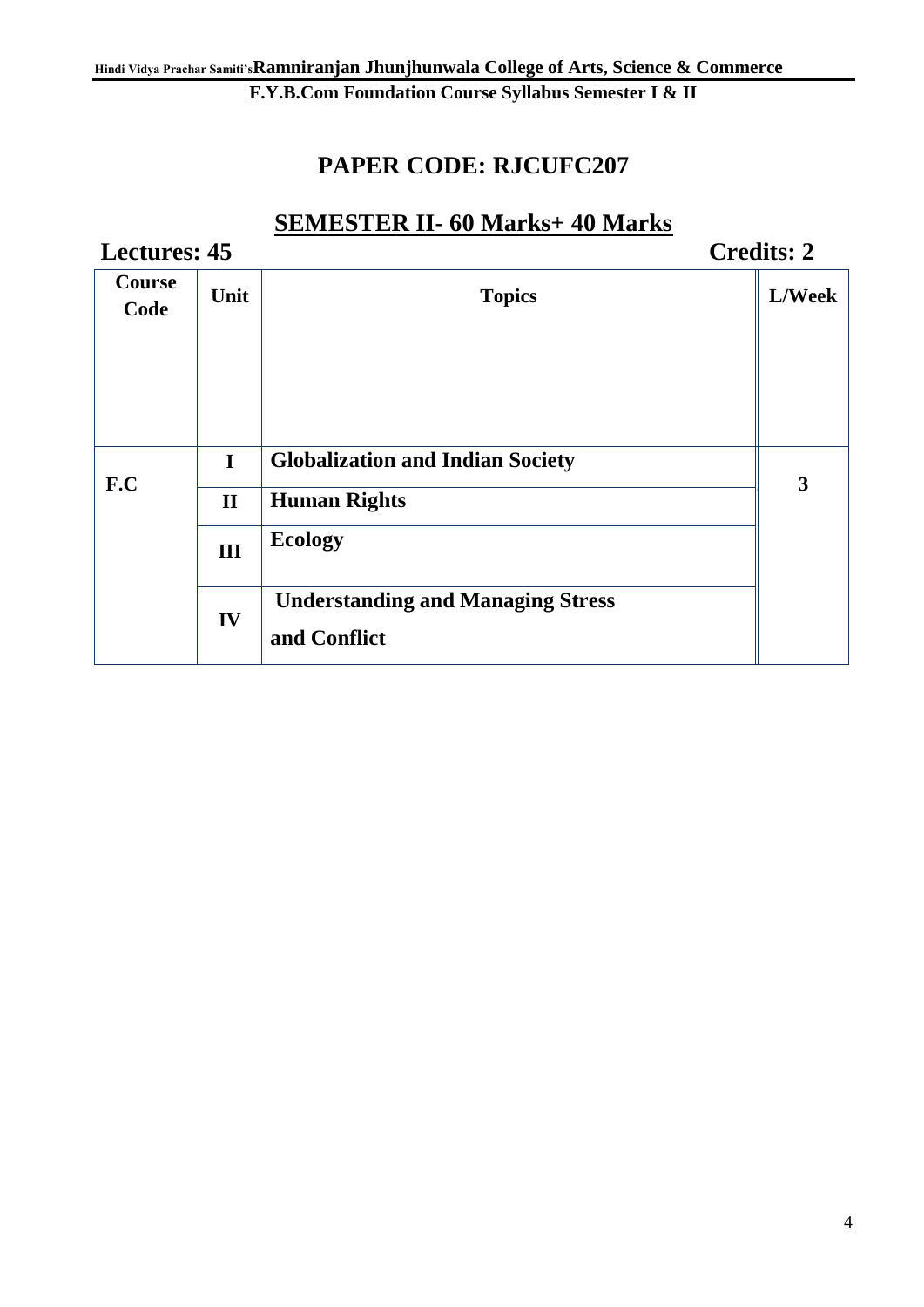## **SYLLABUS OF SEMESTER I**

| <b>Credits</b><br><b>Course Code RJCUFC107</b>                                                                                                                                                                                                                                                                             |               |                       |
|----------------------------------------------------------------------------------------------------------------------------------------------------------------------------------------------------------------------------------------------------------------------------------------------------------------------------|---------------|-----------------------|
| F.C                                                                                                                                                                                                                                                                                                                        | (45 Lectures) |                       |
| <b>Unit I: Overview of Indian Society:</b>                                                                                                                                                                                                                                                                                 |               | <b>Lectures</b>       |
| Understand the multi-cultural diversity of Indian society through its<br>demographic composition:                                                                                                                                                                                                                          |               | 10                    |
| Population distribution according to religion, caste, and gender;                                                                                                                                                                                                                                                          |               |                       |
| Understand regional variations according to rural, urban and tribal<br>characteristics.                                                                                                                                                                                                                                    |               |                       |
| Unit II: Concept of Disparity                                                                                                                                                                                                                                                                                              |               |                       |
| (A)<br>Understanding the concept of disparity as arising out of inequality<br>based on caste and class.<br>Explore the disparities arising out of gender with special reference to<br>violence against women, female foeticide (declining sex ratio), and<br>portrayal of women in media;<br>Unit II: Concept of Disparity |               | <b>Lectures</b><br>13 |
| (B)<br>Understand inter-group conflicts, its causes and effects arising out of<br>communalism, casteism, regionalism and linguistic differences.                                                                                                                                                                           |               |                       |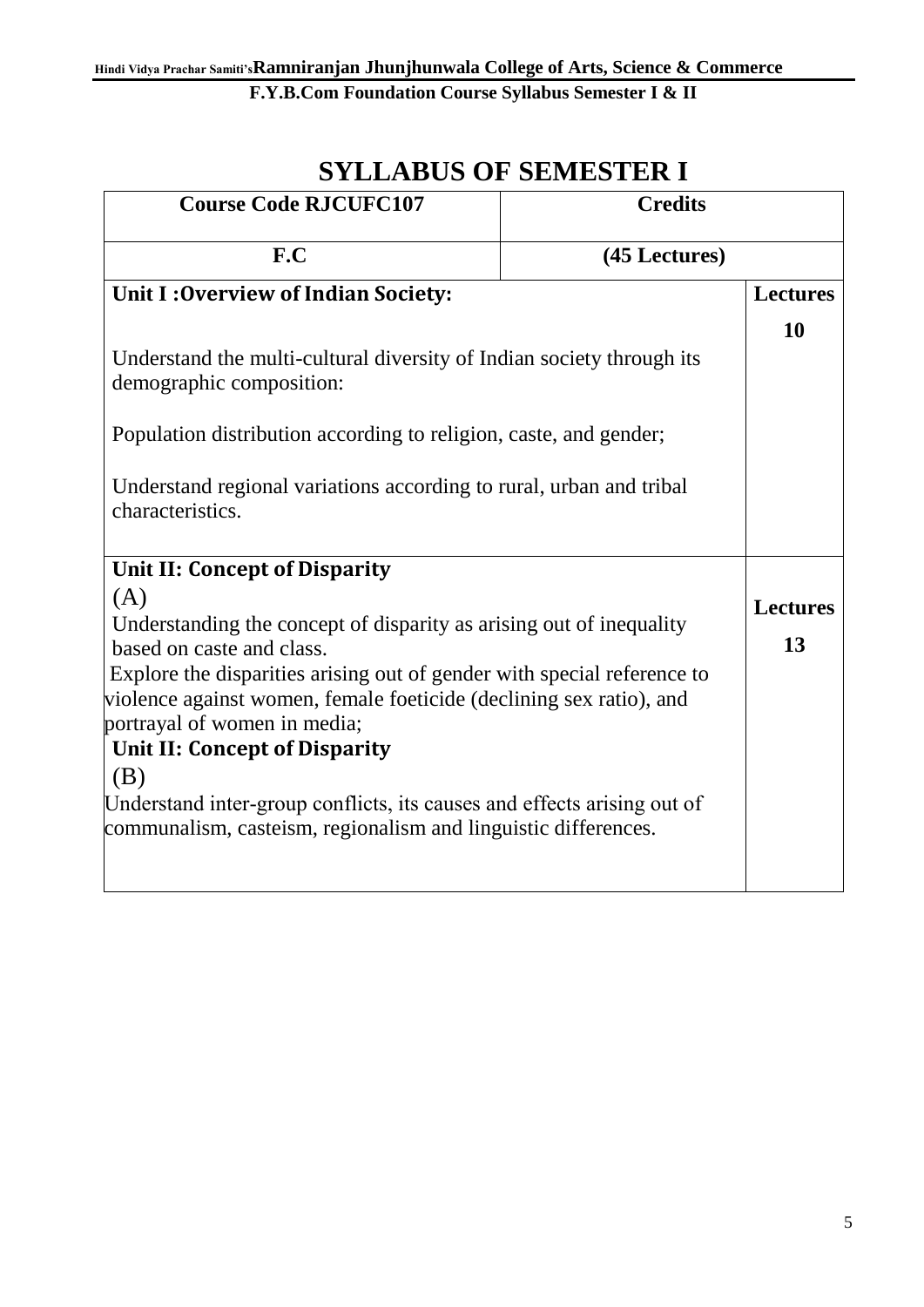| Unit III: The Indian Constitution:                             |    |
|----------------------------------------------------------------|----|
|                                                                |    |
|                                                                | 12 |
| Philosophy of the Constitution as set out in the Preamble;     |    |
|                                                                |    |
|                                                                |    |
| Basic features of the Constitution.                            |    |
|                                                                |    |
| Fundamental Duties of the Indian Citizen; tolerance, peace and |    |
| communal harmony as crucial values                             |    |
| in strengthening the social fabric of Indian society;          |    |
|                                                                |    |
|                                                                |    |
|                                                                |    |
|                                                                |    |
| Unit IV: Significant Aspects of Political Processes:           | 10 |
|                                                                |    |
|                                                                |    |
| The party system in Indian politics;                           |    |
| Local government in urban and rural areas.                     |    |
|                                                                |    |
| Role and significance of women in politics.                    |    |
| Participation of youth in politics.                            |    |
|                                                                |    |
|                                                                |    |
|                                                                |    |
|                                                                |    |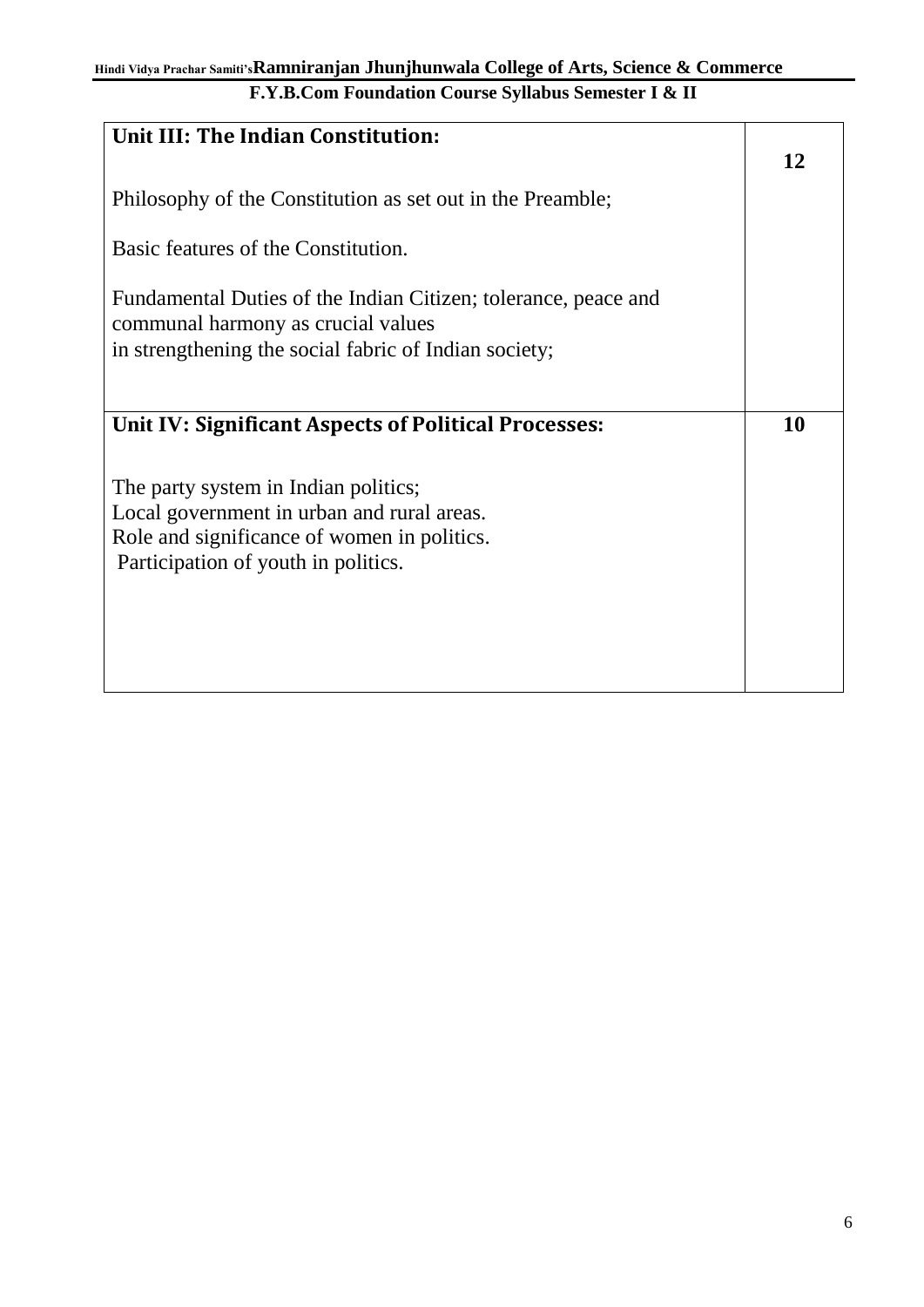### **Examination Pattern**

**Internals- 40 Marks**

**Two internal online tests, 20 marks each. External Examination: Paper Pattern:**

**Q. 1 from Module I – 15 marks**

 **Or**

**Q.1 from Module I – 15 marks**

**Q.2 from Module II – 15 marks**

 **Or**

**Q.2 from Module II – 15 marks**

**Q.3 from Module III – 15 marks**

 **Or**

**Q.3 from Module III- 15 marks**

**Q. 4 from Module IV – 15 marks**

 **Or** 

**Q. 4 from Module IV – 15 marks**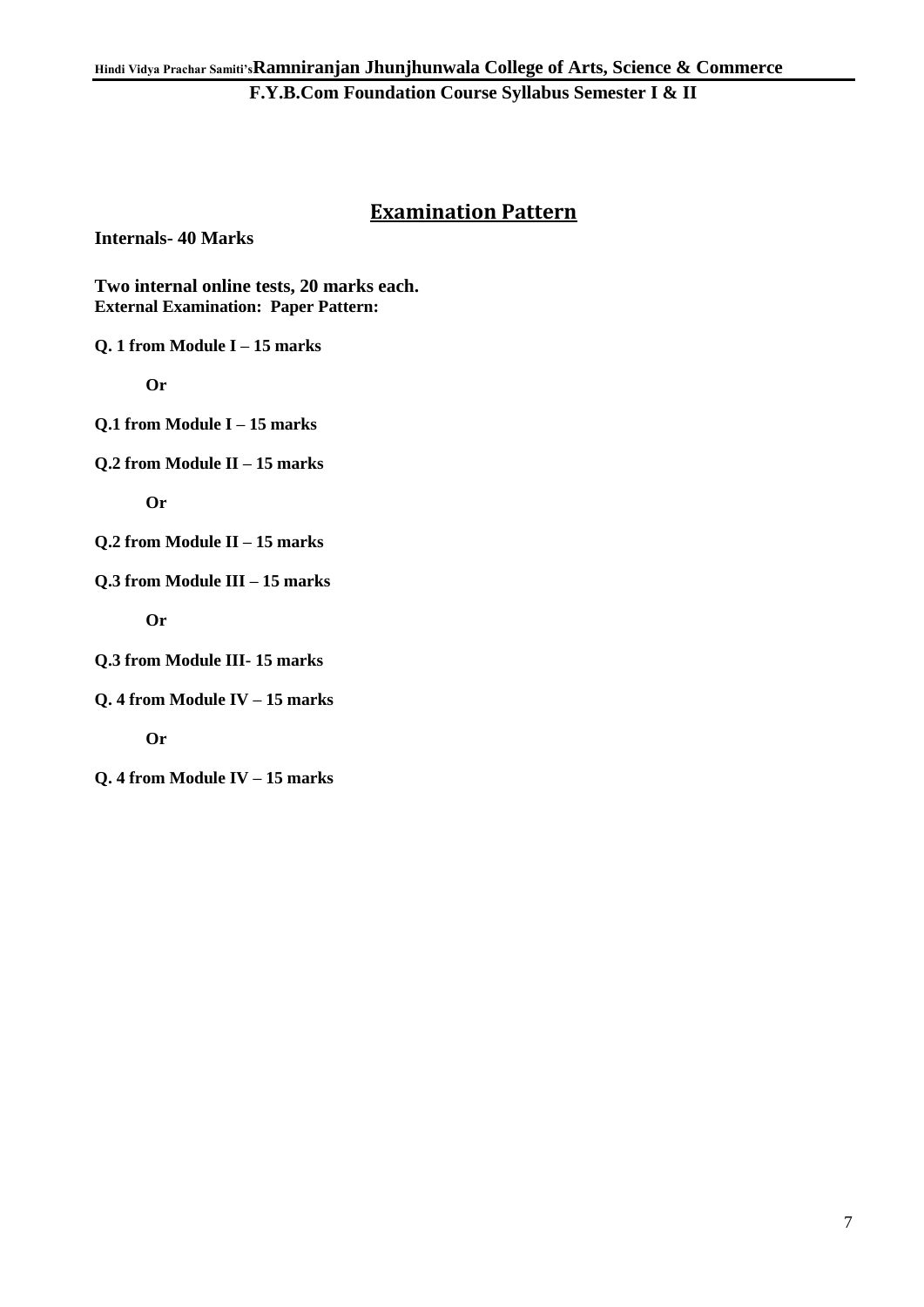## **PAPER CODE: RJCUFC207**

## **SYLLABUS FOR SEMESTER II**

| <b>Course Code RJCUFC207</b>                                                                                                                                                                                        | <b>Credits</b><br>(2) |                       |
|---------------------------------------------------------------------------------------------------------------------------------------------------------------------------------------------------------------------|-----------------------|-----------------------|
| F.C<br>(45 Lectures)                                                                                                                                                                                                |                       |                       |
| Unit I: Globalization and Indian Society:                                                                                                                                                                           |                       |                       |
| Understanding the concepts of liberalization, privatization and<br>$globalization - its causes and impact$                                                                                                          |                       | <b>Lectures</b><br>12 |
| Impact of globalization on industry:                                                                                                                                                                                |                       |                       |
| Impact of globalization on Agriculture                                                                                                                                                                              |                       |                       |
| <b>Unit II: Human Rights</b>                                                                                                                                                                                        |                       |                       |
| Concept of Human Rights; origin and evolution of the concept;<br>The Universal Declaration of Human Rights;<br>Human Rights constituents with special reference to Fundamental<br>Rights stated in the Constitution |                       |                       |
| <b>Unit III: Ecology</b>                                                                                                                                                                                            |                       |                       |
| Concept and Scope of Ecology                                                                                                                                                                                        |                       | 11                    |
| Threats to the environment arising from extinction, loss of habitat,<br>degradation of environment. Pollution and climate change.                                                                                   |                       |                       |
| Sustainable development-concept and components; poverty and<br>environment.                                                                                                                                         |                       |                       |
| Environment and daily life (Eco Tips).                                                                                                                                                                              |                       |                       |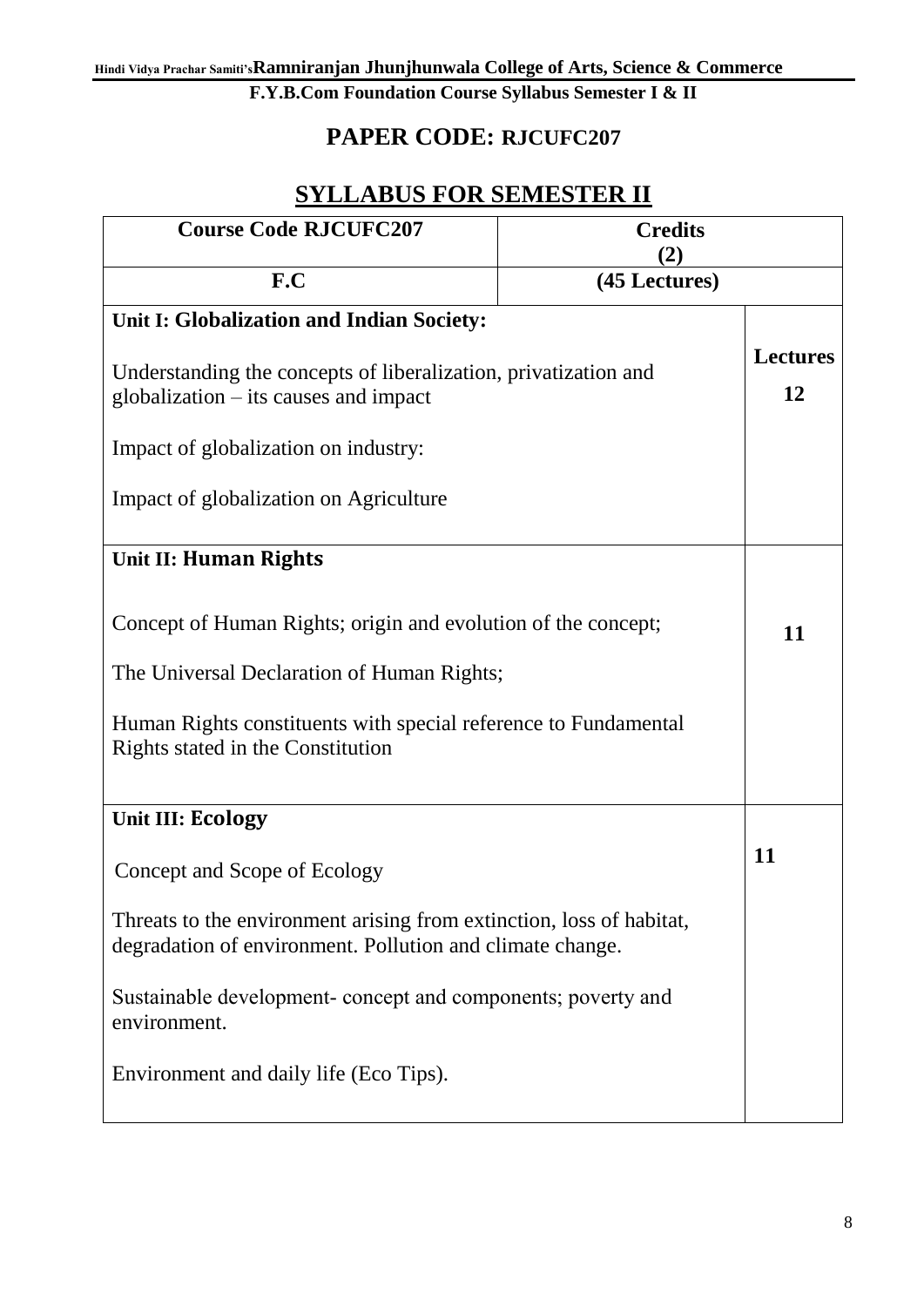| Unit IV: Understanding and Managing Stress and Conflict:                         |    |
|----------------------------------------------------------------------------------|----|
| Stress and Stress Management.                                                    | 11 |
| Conflicts and Coping Mechanisms; Conflicts at individual and<br>societal levels. |    |
| Significance of values and ethics towards building peace and<br>harmony.         |    |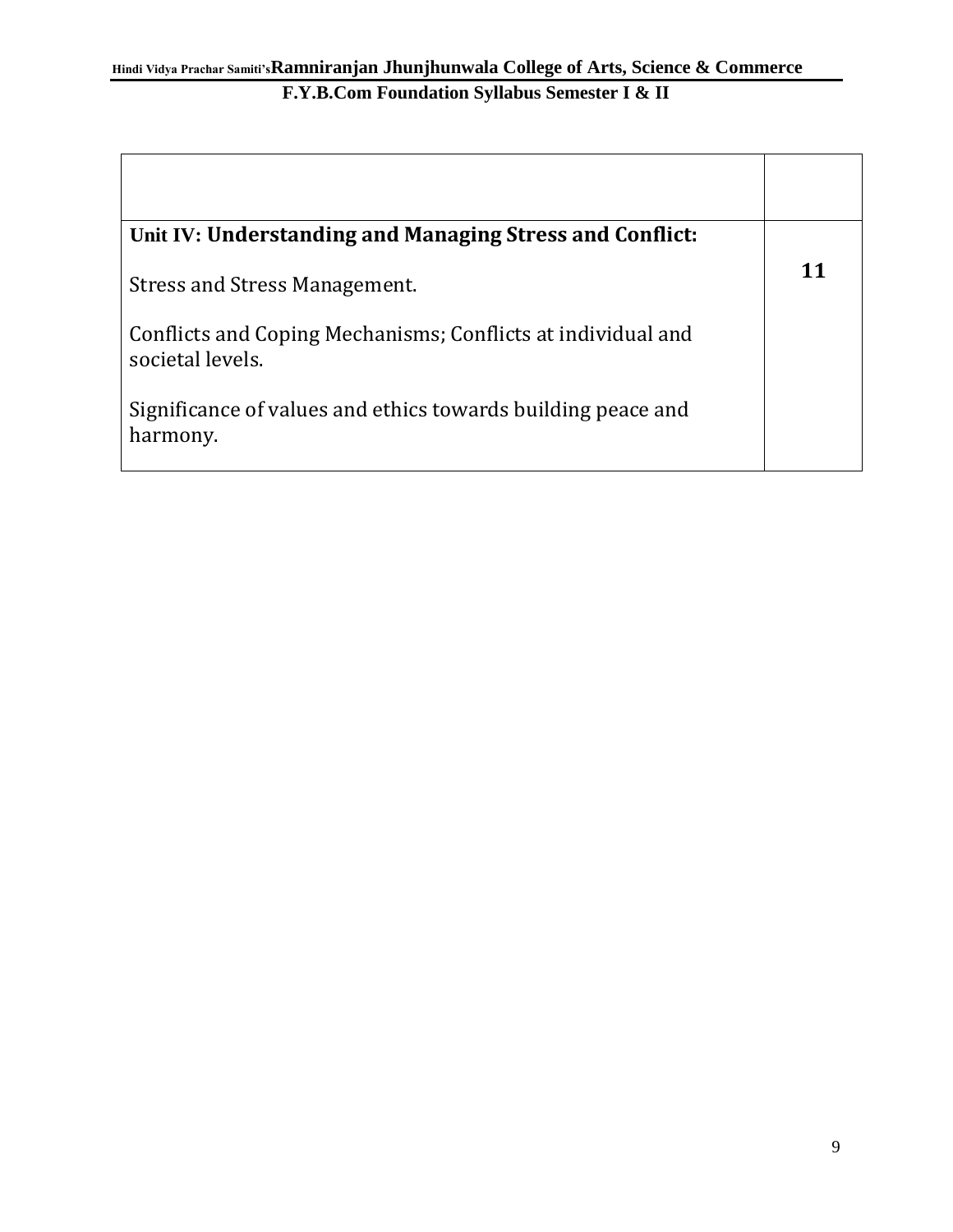#### **Examination Pattern**

**Internals- 40 Marks**

**Two internal online tests, 20 marks each. External Examination: Paper Pattern:**

**Q. 1 from Module I – 15 marks**

 **Or**

**Q.1 from Module I – 15 marks**

**Q.2 from Module II – 15 marks**

 **Or**

**Q.2 from Module II – 15 marks**

**Q.3 from Module III – 15 marks**

 **Or**

**Q.3 from Module III- 15 marks**

**Q. 4 from Module IV – 15 marks**

 **Or** 

**Q. 4 from Module IV – 15 marks**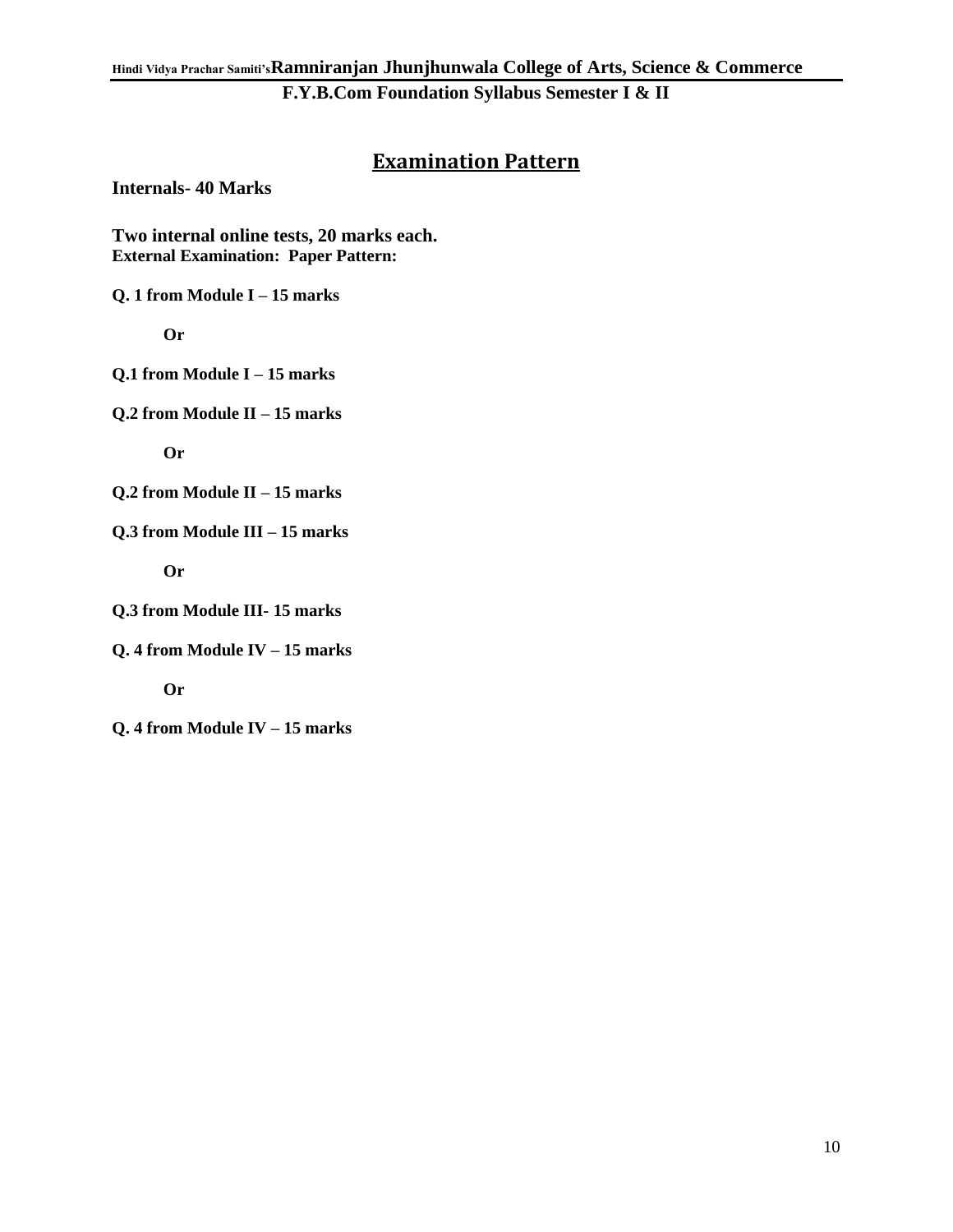#### **Hindi Vidya Prachar Samiti'sRamniranjan Jhunjhunwala College of Arts, Science & Commerce F.Y.B.Com Foundation Syllabus Semester I & II**

### **Reading List**

1. Dharmapal, Atharvya Shatakatil Bhartiya Vidnyan ani Tantradnyan, Bhartiya Shikshan Mandal, Nagpur, 2013

2. Kulkarni, Dileep, Badluya Jeevanshaili, Bhag 1 ani 2, Rajhans Prakashan, Pune.

3. Kulkarni, Dileep, Nisargayan, Rajhans Prakashan, Pune, 2005

4. M. Laxmikanth, Indian Polity, Tata McGraw Hill, New Delhi, 2013.

5. Parnell, Anthony, The 7 Laws of Stress Management, Indra Publishing House, New Delhi, 2009.

6. Lesikar,Flatley,Rentz,Paaaande ,Business Communication Making Connections in a Digital World,Mc Graw Hill Pub,2009

7. Murphey Herta,Hilderbrandt, Thomas Effective Business Communication, ,The Mc Graw Hill Company,2008

8. M.Ashraf Rizvi. Effective Technical Communication, Tata Mc Graw-Hill Publishing Company Limited, New Delhi, 2005.

9. Durga Das Basu, An Introduction to the Constitution of India, Prentice Hall, 1982

10. P.M.Bakshi, Constitution of India, Universal Law Publishing , 2010

11. Jhabwalla, Noshirvan H, The Constitution of India, c. Jamnadas & Co., 2004 Page **10** of **13**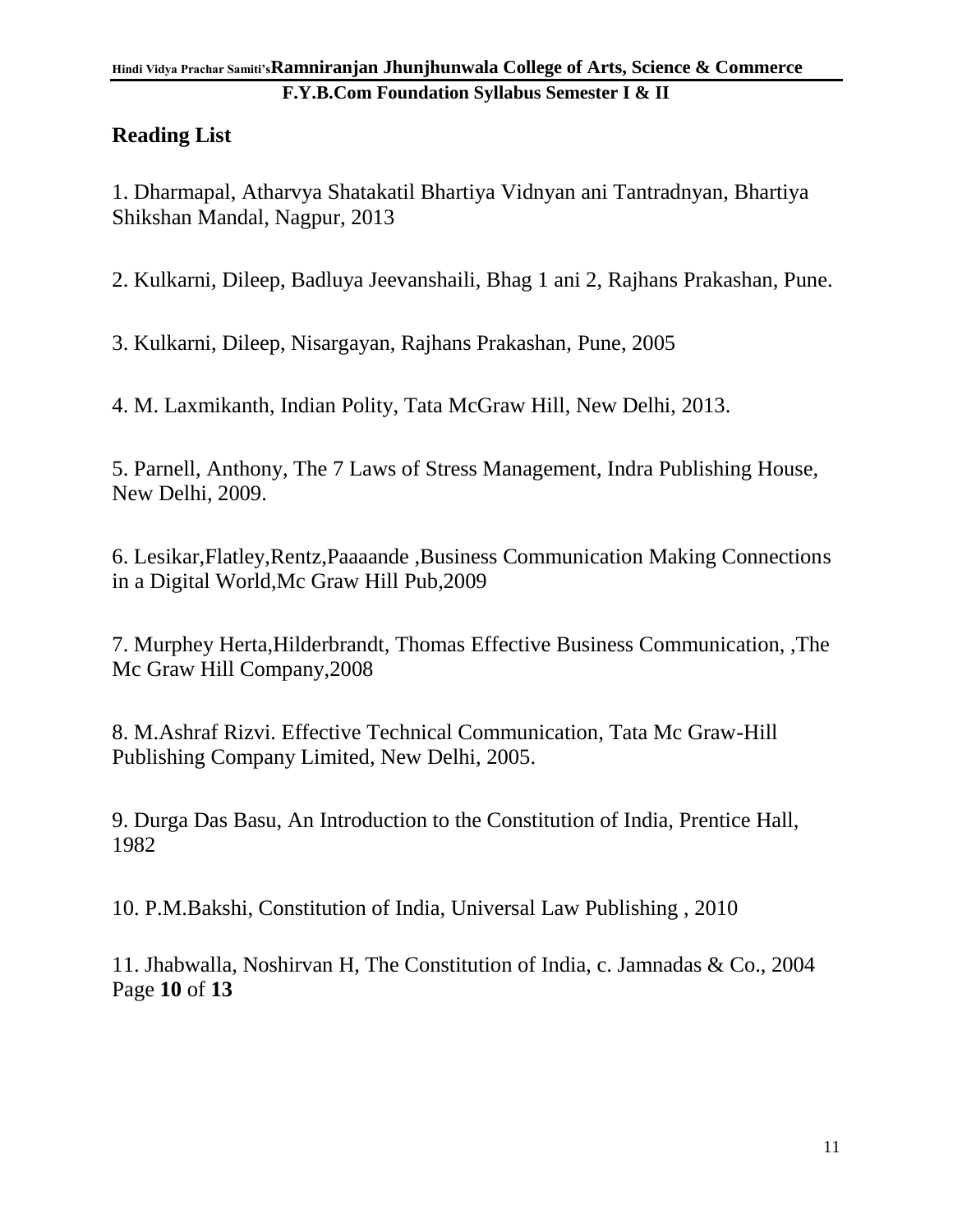#### **Hindi Vidya Prachar Samiti'sRamniranjan Jhunjhunwala College of Arts, Science & Commerce F.Y.B.Com Foundation Syllabus Semester I & II**

12. History of Indian Science & Technology: Overview of the 20-Volume Series By Rajiv Malhotra and Jay Patel, Sponsored by Infinity Foundation.

13. Agrawal, D.P. 1990. Origin of metallurgy in Asia. In History of Science & Technology in India (Ed.) G. Kuppuram& K. Kumudamani. Delhi: SundeepPrakashan.

14. Badoni, Arun&KiranBadoni (2001). Ethnobotanical heritage. In: Garhwal Himalaya: Nature, Culture and Society(Eds. O. P. Kandari and O. P. Gusain.). Transmedia, Media House, Srinagar, Garhwal. Pp: 127-147.

15. Jain, S. K. (1991). Dictionary of Indian Folk Medicine and Ethnobotany. Deep Publications, New Delhi.

16. Jain, S. K. (Ed.). (1996). Ethnobiology in Human Welfare. Deep Publication, New Delhi.

17. Kalra, S. K. (1997). Veterinary Science. In: History of Technology in India (Ed. A. K. Bag). Indian National Science Academy, New Delhi.

18. Pal, D. C. & S. K. Jain (1998). Tribal Medicine. Naya Prokash, Culcutta.

19. Maikhuri., R. 1992. Ecology, Environmental and Sustainable Development in Economic Development and Environment : A Case Study of India (Ed.) K.C. Ray, C.A. Tisdell and R.K. Sen. Delhi: Oxford University Press.

20. Agrawal, B.B., K.K. Parsad, G.I.S. Chauhan, P.K. Chaudhury and S.M. Aeron. 1998. Evolution of early iron making processes and their relevance in Indian context: In Achaeometallurgy in India (Ed.) VibhaTripathi. Delhi: Sharada Publishing House.

21. Agrawal, D.P. 1970. Metal Technology of the Harappan culture and its socioeconomic implications. Indian Journal of History of Science 5(2)

22. Agrawal, D. P. 1971. The Copper Bronze Age in India. New Delhi: Munshiram Manoharlal.

23. Tripathi, Vibha. 2001. The Age of Iron in South Asia. New Delhi. Aryan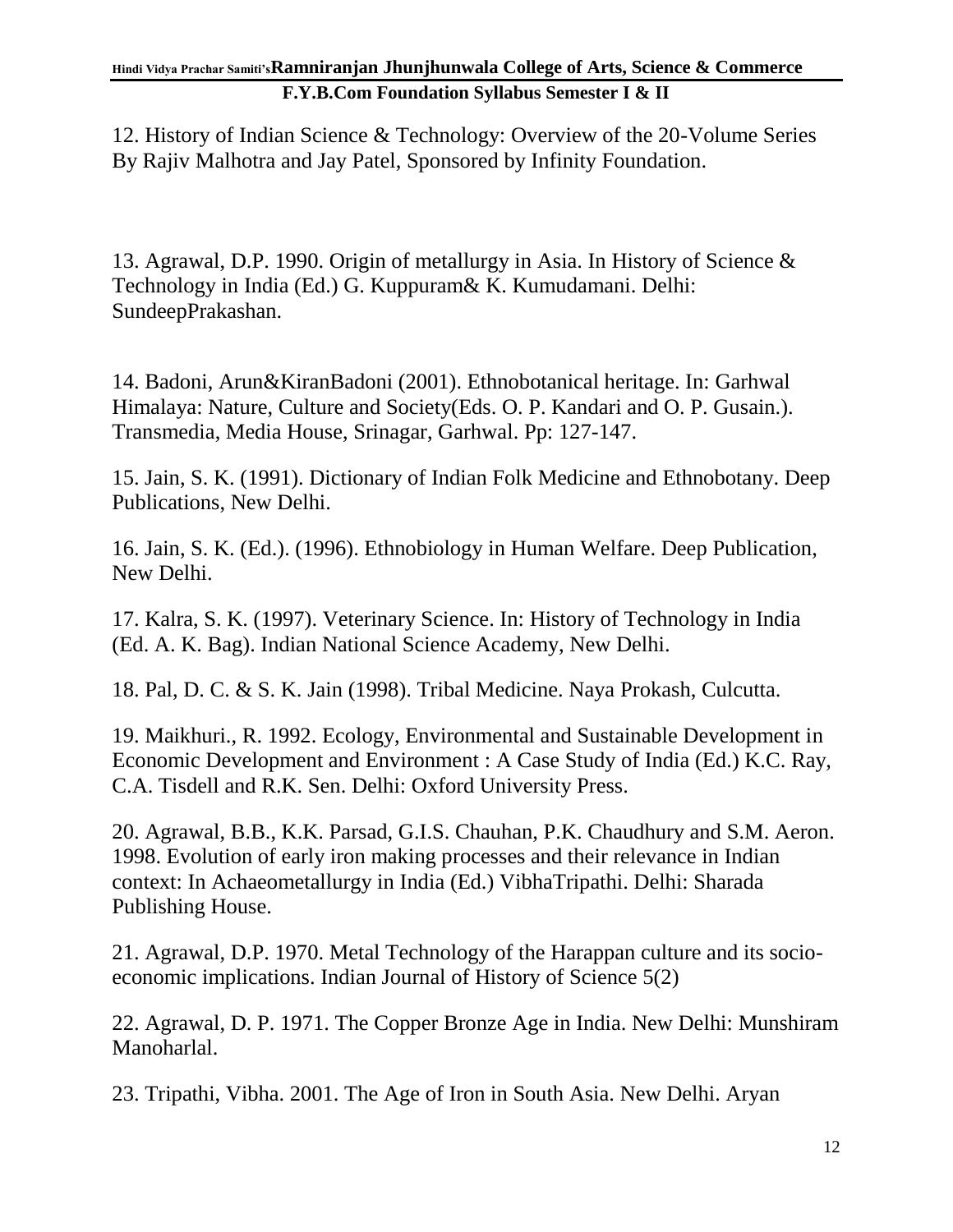Books International.

### **(Human Rights, Public Interest)**

24. Shivananda, J. Human Rights. Alfa Publications, New Delhi,. 2006

25. Rajawat, M. Human Rights and Dalits.Anmol Publications, New Delhi, 2005

26. Kaushal, R. Women & Human Rights in India; Kaveri Books, New Delhi, 2000

27. Bajpai, A. Child Rights in India; Oxford University Press; New Delhi; 2003

28. Biju, M.R. Human Rights in a Developing Society; Mittal Publications, New Delhi, 2005

29. Prakash Kumar &Rai, K. B. Right to Know; Vikas Publishing House, NOIDA, 2008

30. Naib, Sudhir The Right to Information Act,2005: A Handbook;OUP, New Delhi; 2011

31. Sathe, S. P. Judicial Activism in India; OUP; New Delhi, 2002

### **(Ecology)**

32. Satpathy, N. Sustainable Development (An Alternative Paradigm); Karnavati Publications, Ahmedabad, 33. Pachauri R.K & 1998

34. Srivastava L. (eds.) Global Partners for Sustainable Development; Tata Energy Research Institute, New Delhi; 1994

35. Shiva, Vandana Ecology and the Politics of Survival: Conflict over Natural Resources in India; Sage Publications, California, 1991

36. Pereira, W Inhuman Rights: The Western System and Global Human Rights Abuse; Apex Press; 1997